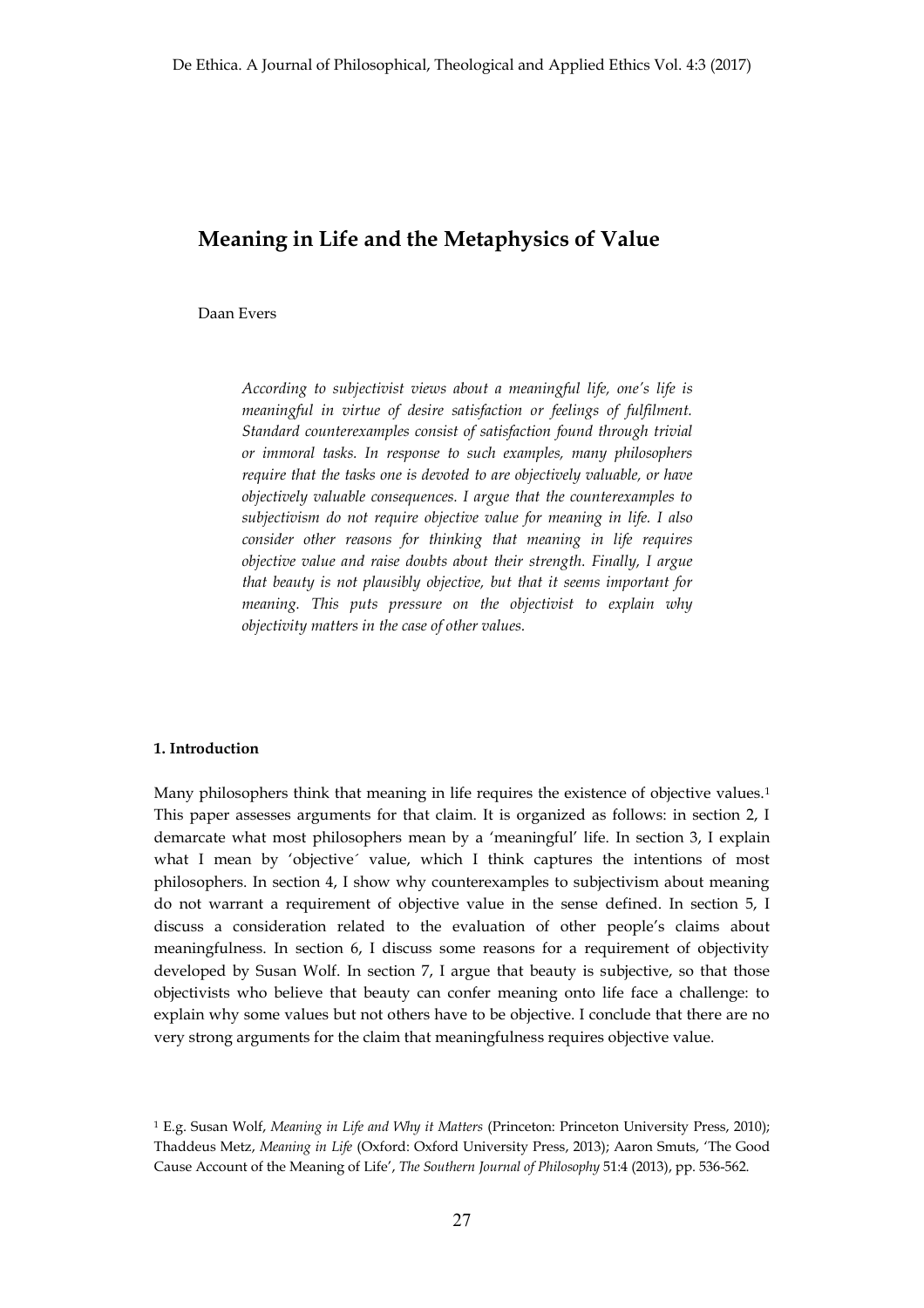#### **2. What are Questions about the Meaning of Life about?**

One common complaint about the concept of meaning is that it is unclear. This complaint seems fair to me, but I'll do my best to clarify. Some people object that meaning is a property of sentences or utterances only. This objection presupposes that the concept of meaning as it occurs in thought about life is something like conceptual or representational content. But that is not the case. Most contemporary philosophers assume that life can be meaningful even if there is no God. So the notion of meaning at play is not something like *the purpose for which humankind or particular human beings were created*. These philosophers appear to have in mind a certain *value* that a life can have, whether or not there is a God.

The fact that meaning is a value is explicitly stated by Berit Brogaard andBarry Smith: 'Meaningfulness is ... a special kind of value which a human life can bear. More specifically, it is a kind of final value - something that we value for its own sake.'<sup>2</sup> Thaddeus Metz concurs: '[Meaningfulness] is a gradient final good that can be exhibited by an individual's life.'<sup>3</sup> The value of meaning is supposed to be at least conceptually distinct from that of moral worth, well-being and happiness. Its distinctiveness is often motivated by examples: Van Gogh's life is said to have been meaningful even if it was low in happiness. Those inclined to make that judgement appear to make it without particular attention to the painter's moral qualities, which might be thought to illustrate the fact that meaning is distinct from moral worth.<sup>4</sup>

It is much harder to show that meaning is distinct from well-being without taking a controversial stand on either issue. There are views of well-being according to which it is a matter of satisfying a list of goods, the contribution of which to one's wellbeing is independent of how they make you feel or whether they fulfill your desires. And there are views about meaning that coincide with desire satisfaction views of well-being.

Some philosophers say that a meaningful life is one towards which certain attitudes are appropriate, like admiration or pride, feelings of satisfaction, elevation and inspiration.5 Perhaps the appropriateness of some of these could help to distinguish the notion of well-being from that of meaningfulness. In so far as the *concept* of well-being is equally applicable to animals, one might say that it should not entail that admiration or pride or elevation are appropriate. The life of a mouse may be high in well-being but not an appropriate object of esteem or inspiration.6

<sup>2</sup> Berit Brogaard and Barry Smith, 'On Luck, Responsibility and the Meaning of Life', *Philosophical Papers* 34:3 (2005), pp. 443-458, at p. 443.

<sup>3</sup> Metz, *Meaning in Life*, p. 60.

<sup>4</sup> Although it may be that we (often) assume that meaningful lives meet at least a threshold of moral decency.

<sup>5</sup> E.g. Anti Kauppinen, 'Meaningfulness and Time', *Philosophy and Phenomenological Research* 84:2 (2012), pp. 345-377 and Metz, *Meaning in Life*.

<sup>6</sup> Even this is not obvious since the appropriateness of attitudes like pride and esteem may be relative to abilities. If a mouse's well-being is partly the result of good exercise of the mouse's abilities, we may want to say that it would be appropriate for the mouse to feel pride, or for others to admire the mouse, even if a mouse is not capable of that attitude (I owe this suggestion to Frans Svensson). The question remains whether a response along these lines is plausible for all attitudes that one may think are conceptually connected to the concept of meaningfulness.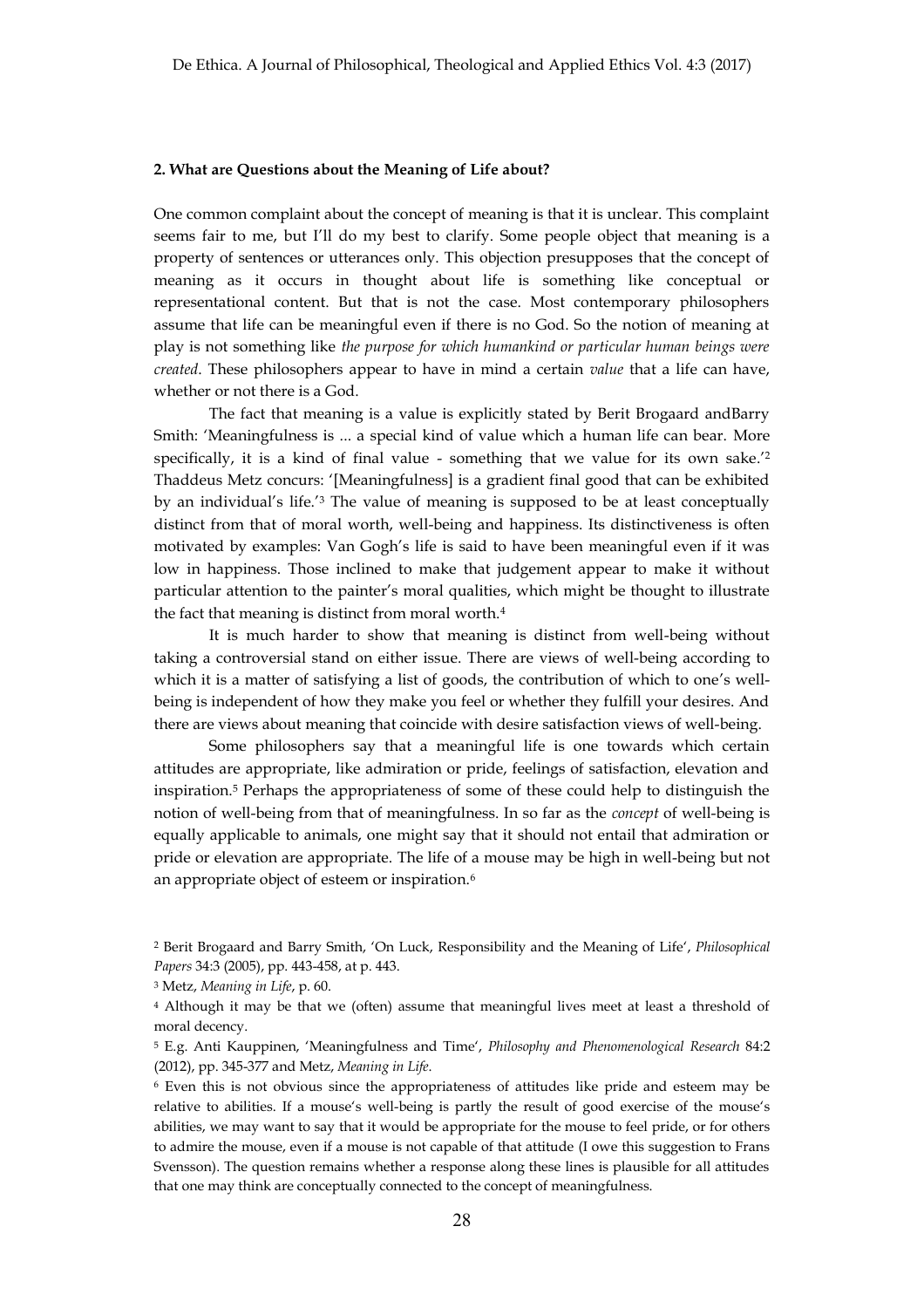For my purposes, it does not matter too much whether we can clearly distinguish meaning from well-being. I am interested in the question whether we have strong reason to think that it requires the existence of objective value.

# **3. Subjectivism about Value**

Since my aim is to assess arguments for the claim that a meaningful life requires objective value, it is important to be clear on objectivity. Subjectivists about value in my sense are either expressivists, or believe that the instantiation of values is determined by (relations to) contingent standards or responses of individuals under either actual or idealized conditions.7 Objectivists deny this.

An example of subjectivism in my sense is the position known as simple subjectivism, according to which 'X is wrong' means that the speaker disapproves of X. This view entails that X's being wrong consists in its being disapproved of by the speaker. In my stipulative use, a non-expressivist view only counts as subjectivist if it takes value either to be constituted by or metaphysically dependent on the responses of *individuals*.8 I rule out ideal observer theories that require convergence in response between suitably idealized judges. Subjectivism, in my sense, includes at least expressivism,<sup>9</sup> contextualism,<sup>10</sup> Humean constructivism,<sup>11</sup> and truth-relativism.<sup>12</sup>

It is clear that at least some philosophers in the debate believe that meaning requires objective value in a sense which goes beyond the positions just described. For instance, Aaron Smuts says that his view involves 'strong commitments to value realism',13 a term not usually applied to expressivist or contextualist views. Thaddeus

<sup>9</sup> For examples of expressivism about moral language, see Simon Blackburn, *Ruling Passions* (Oxford: Clarendon Press, 1998) and Allan Gibbard, *Thinking How to Live* (Cambridge, MA: Harvard University Press, 2003).

<sup>7</sup> So long as those idealized conditions do not themselves involve the perception or instantiation of standard- or response-independent facts about value.

<sup>8</sup> By 'metaphysical dependence' I mean that the instantiation of value properties is a function of contingent standards or responses of a judge under either actual or hypothetical conditions. This addition is required in order to cover relativist views à la John MacFarlane, *Assessment Sensitivity. Relative Truth and Its Applications* (Oxford: Oxford University Press, 2014). According to MacFarlane, (certain) propositions about value are true or false relative to the standards or responses of assessors, even if those propositions are not about standards or responses. In that case, it is natural to think that value is not itself constituted by (relations to) standards or responses, even if its instantiation is. For more on issues relating to this, see Daan Evers, 'Relativism and the Metaphysics of Value', unpublished.

<sup>10</sup> For an example of contextualism about value discourse quite generally, see Stephen Finlay, *Confusion of Tongues. A Theory of Normative Language* (Oxford: Oxford University Press, 2014).

<sup>11</sup> For an example of constructivism about reasons for action see Sharon Street, 'Constructivism about Reasons', in *Oxford Studies in Metaethics vol. 3*, edited by Russ Shafer-Landau (Oxford: Clarendon Press, 2008), pp. 207-245 (although Street's Humean constructivism is clearly a form of contextualism).

<sup>&</sup>lt;sup>12</sup> For an example of truth-relativism about predicates of personal taste and other domains, see MacFarlane, *Assessment Sensitivity*.

<sup>13</sup> Smuts, 'The Good Cause Account of the Meaning of Life', p. 27.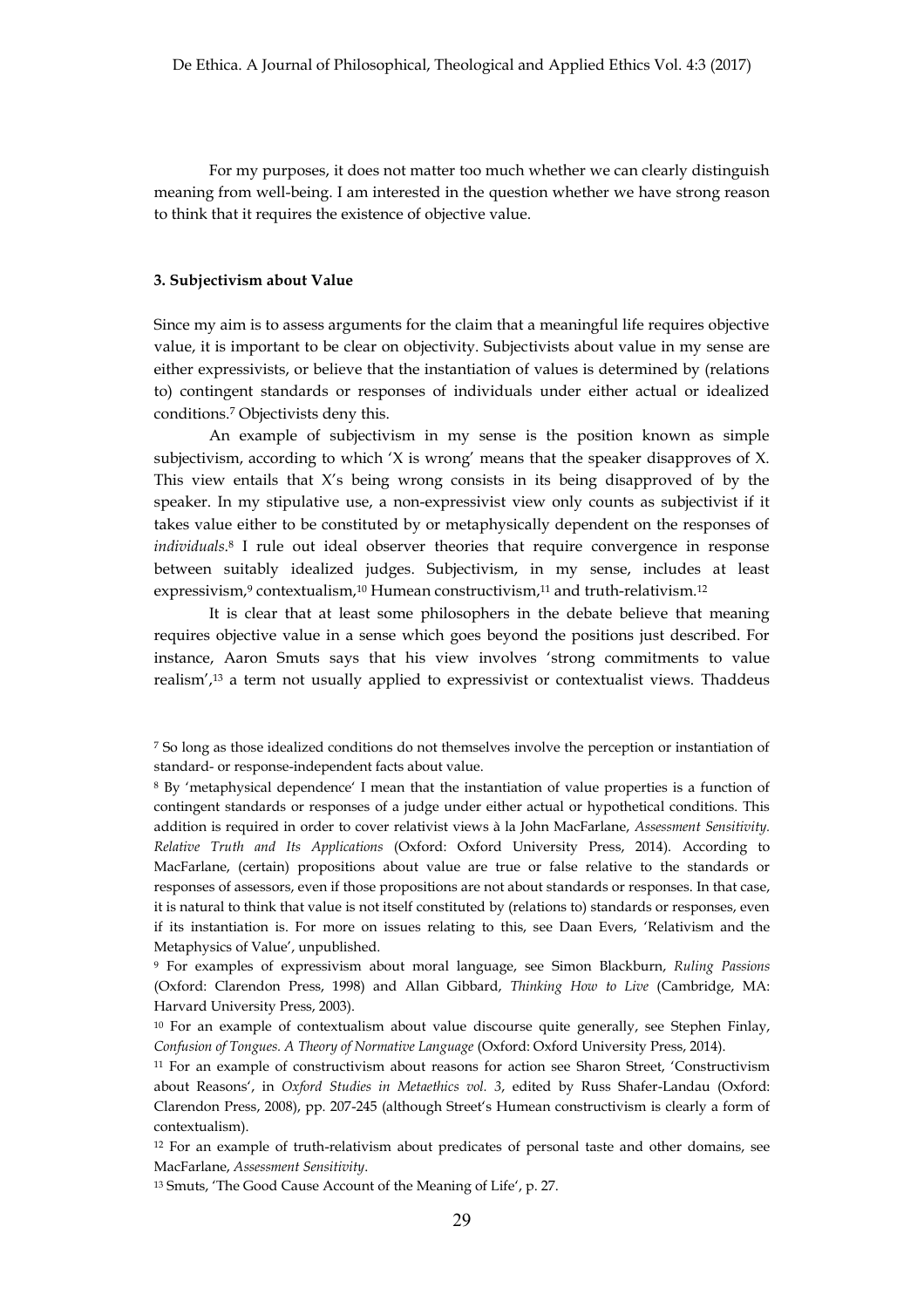Metz requires objectivity in a sense strong enough to entail that what is morally and aesthetically valuable is necessarily the same for all members of the human race.14 Although Susan Wolf is harder to pin down, her discussion in *Meaning in Life and Why it Matters* makes clear that the objectivity of value goes beyond what an individual happens to care about, even under ideal conditions. My aim in this paper is to see whether we have any strong reason to accept that meaning in life requires the existence of values that are not subjective in my stipulative sense.

#### **4. Counterexamples to Subjectivism about Meaning**

Subjectivism about meaning in life can come in various guises, but they all share the idea that a life is meaningful in virtue of nothing more than that the subject takes some positive attitude (such as desire or feelings of fulfilment) towards the dominant activities or events in her life.15 This is a substantive position in the debate about meaning, not to be confused with subjectivism about *value* in the sense defined in section 3. The subjectivist about meaning provides a standard for ascribing meaning to a person's life: it is meaningful insofar as it satisfies the agent's desires or pro-attitudes. The subjectivist about value advances semantic or metaphysical claims: either judgements of value are non-cognitive states, or values are constituted by (relations to) the standards or responses of individuals, or the instantiation of value depends on such standards or responses.

Some philosophers motivate their subjectivist criterion for meaning at least in part by metaphysical considerations. For example, Harry Frankfurt recommends his subjectivist view in part by drawing attention to the fact that 'efforts to make sense of "objective value" tend to turn out badly'.16 Subjectivist Steven Luper comments on what he calls 'externalism' by saying that it is 'difficult to defend'.17 I take his point to be that objective (or external) facts *about value* are difficult to defend. But why should that support his own substantive view about meaning?

If Brogaard, Smith and Metz are right that meaning is a value, then one would expect the question what *makes* a life meaningful to be the same sort of question as the normative question what makes an action right or wrong, or a person good or bad. Such questions are normally debated without much concern for metaethics. I am not aware of anyone who takes the non-existence of objective moral facts to be a reason to embrace a subjectivist *normative* view, according to which what makes an action right is its conduciveness to the satisfaction of the agent's desires.18 J.J.C. Smart happily combined

<sup>14</sup> Metz, *Meaning in Life*, chapter 5.

<sup>15</sup> E.g. Richard Taylor, 'The Meaning of Life', in *The Meaning of Life: A Reader*, 3rd edition, edited by Elmer Klemke, and Stephen Cahn (New York: Oxford University Press, 2009), pp. 13-14; Harry Frankfurt, 'Reply to Susan Wolf', in *Contours of Agency: Essays on Themes from Harry Frankfurt*, edited by Sarah Buss, and Lee Overton (Cambridge, MA: MIT Press, Bradford Books, 2002), pp. 245-252; Steven Luper, 'Life's Meaning', in *The Cambridge Companion to Life and Death*, edited by Steven Luper (Cambridge: Cambridge University Press, 2014), pp. 198-214.

<sup>16</sup> Frankfurt, 'Reply to Susan Wolf', p. 250.

<sup>17</sup> Luper, ''Life's Meaning', p. 210.

<sup>&</sup>lt;sup>18</sup> A reviewer for this journal suggests that the reason why no one makes this move in ethics might be that ethics is concerned with the interests of others, whereas a meaningful life seems more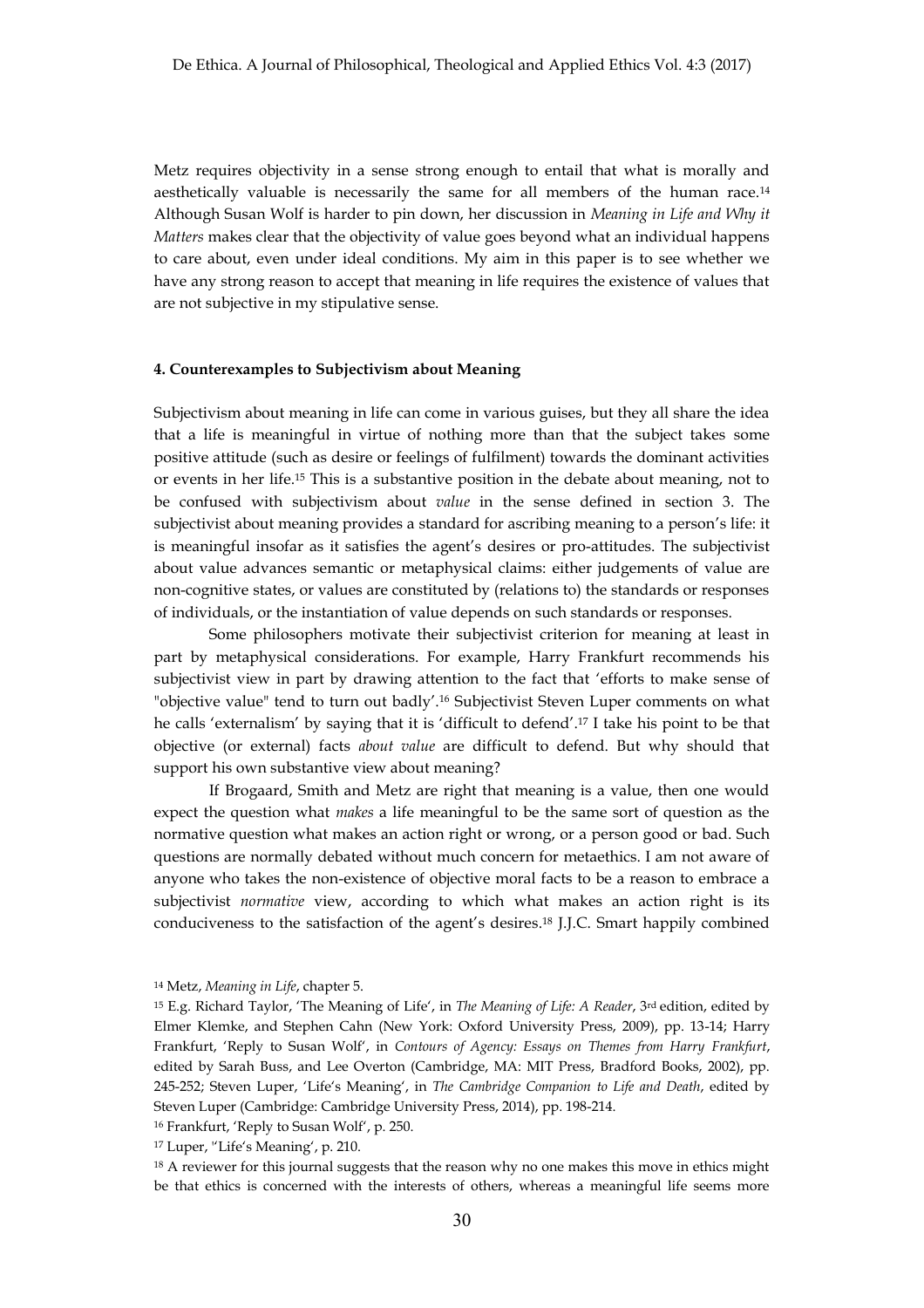his expressivist view of moral language with a first-order utilitarian moral view.<sup>19</sup> And Bernard Williams saw no tension between his acceptance of a non-consequentialist ethics, and his relativism about value.20

Once substantive and metaphysical questions are clearly distinguished, it also emerges that standard counterexamples to subjectivism do not require a move to objectivism about value. Yet some philosophers appear to think they do.

As indicated, subjectivism about meaning in life is the idea that a life is meaningful in virtue of nothing more than that the subject takes some positive attitude towards the dominant activities or events in her life. The most common reason for rejecting all versions of subjectivism is that they would entail that apparently meaningless lives are in fact highly meaningful. Metz gives a list of examples offered in the literature:

Not only would [subjectivism] entail that Sisyphus's life could be meaningful merely for having fulfilled a desire to roll a stone, it would also entail that a person's existence could become significant by merely: staying alive; harming others; growing more corn to feed more hogs to buy more land to grow more corn to feed more hogs to buy more land to grow more corn, and so on *ad infinitum*; orienting her life around a single colour; maintaining 3,732 hairs on her head; engaging in conspicuous consumption and being self-absorbed; collecting bottle tops; memorizing the dictionary, or recounting the numbers of tiles on the bathroom floor; watching reruns of television series such as *Buffy, The Vampire Slayer*; lining up balls of torn newspaper in neat rows; trying to make flowers sing or becoming addicted to drugs; or (best of all!) ingesting her own excrements.21

Examples like these have recently convinced a number of philosophers that a life cannot be meaningful merely because the subject desires to be engaged in her activities, or feels fulfilled by them.<sup>22</sup> But it is important to realize that this substantive conclusion does not support the claim that a meaningful life involves engagement with *objective value*. The counterexamples to subjectivism suggest that meaningful lives are devoted to certain activities rather than others. They do not suggest that the *value* of these activities has a certain metaphysical status.

closely connected to the interests of the agent. But even if that were so, it does not make the move from the non-existence of objective value to subjectivism about meaning any more acceptable. The thesis that meaningfulness *is tied to individual interests* might justify the move to some extent, but why should the rejection of objective facts about value license it?

<sup>19</sup> John Smart and Bernard Williams, *Utilitarianism: For and Against* (Cambridge: Cambridge University Press, 1973).

<sup>20</sup> See e.g. Smart and Williams, *Utilitarianism: For and Against*; Bernard Williams, 'Internal and External Reasons', in *Moral Luck. Philosophical Papers 1973-1980* (Cambridge: Cambridge University Press, 1981), pp. 101-113.

<sup>21</sup> Metz, *Meaning in Life*, p. 175. I have modified the quote by leaving out the references to the sources of the examples.

<sup>22</sup> E.g. Wolf, *Meaning in Life and Why it Matters*; Kauppinen, 'Meaningfulness and Time'; Metz, Meaning in Life; Smuts, 'The Good Cause Account of the Meaning of Life'; Ben Bramble, 'Consequentialism about Meaning in Life', *Utilitas* 27:4 (2015), pp. 445-459.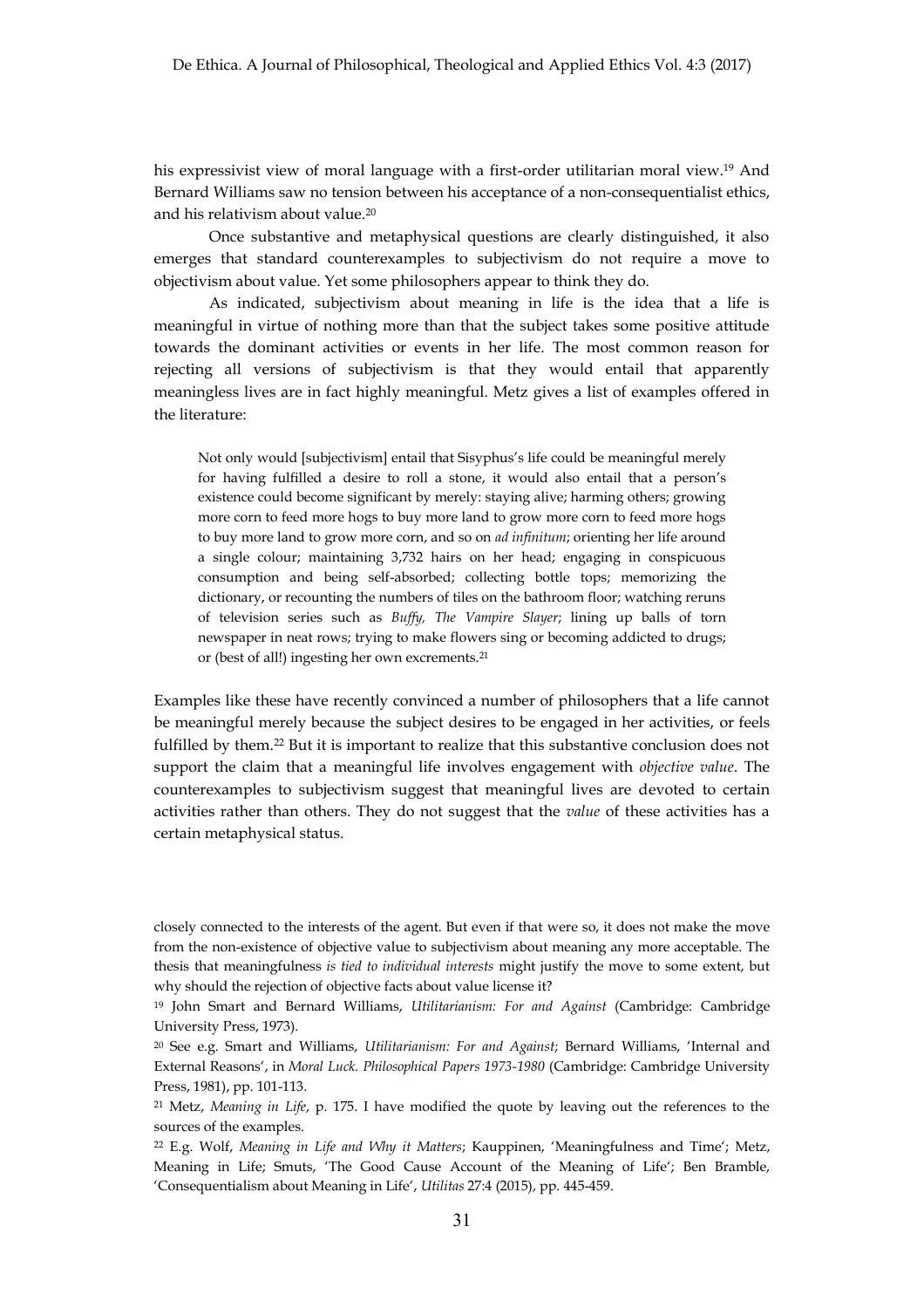The foregoing is not always firmly held in view. For instance, Aaron Smuts offers counterexamples to subjectivism about meaning, and proposes a consequentialist view according to which the sole requirement is that the world is better off because of one's existence.23 He then states that his view involves 'strong meta-ethical commitments to value realism'. <sup>24</sup> But why should that follow from the rejection of subjectivism, or the acceptance of consequentialism? If consequentialism is compatible with expressivism or relativism in the case of ethics, why should it not be in the case of meaning?

Clearly, then, one can in principle divorce meta-normative questions about the status of value from substantive questions about the conditions under which a life would count as meaningful. It may be true that our standards require more of a meaningful life than that the subject feels fulfilled, but that does not require objective truths about which standards are correct. At least the following combination of views seems perfectly intelligible: (1) Metz's view that meaning is a matter of orienting one's rationality towards fundamental conditions of human existence and (2) the meta-normative view that the status *as a value* of orienting one's rationality towards such conditions is a matter of me (the speaker) holding this kind of standard for a meaningful life. Similarly, there appears to be no tension between (1) Smuts's view according to which a life is meaningful in virtue of the production of valuable consequences and (2) a subjectivist metaphysics of value. Such a combination of views would be exactly analogous to Smart's combination of utilitarianism with expressivism, or Williams's combination of a non-consequentialist ethics with a form of relativism.

The possibility of combining a non-subjectivist criterion for a meaningful life with a subjectivist metaphysics of value should be a welcome result for those philosophers who feel ambivalent about the existence of objective value, yet cannot accept that all there is to meaning is fulfilment of the agent's pro-attitudes.<sup>25</sup>

## **5. The Argument from Truth Evaluation**

I've argued that counterexamples to subjectivism do not justify a requirement of objective value on a meaningful life. But there may be *other* reasons for such a requirement. One reason is a meta-normative consideration analogous to moves made in debates in metaethics. It goes as follows: if we embraced subjectivism about the value that meaningfulness is, we would have to allow that the judgement 'Sisyphus's life is meaningful' is true or correct when made by someone who values that life highly. But we think that it is false. Therefore, a life's being meaningful cannot be a matter of corresponding to the values of the judge. Call this the problem of truth evaluation.

This argument presupposes that if meaningfulness were a matter of subjective value, then a certain contextualist theory would be true. The relevant theory holds that the truth condition of a statement like

<sup>23</sup> Smuts, 'The Good Cause Account of the Meaning of Life'.

<sup>24</sup> *Ibid.*, p. 27.

 $25$  For another defence of the compatibility of expressivism, or rather quasi-realism, with meaningful lives, see Mark Rowlands, 'The Immortal, the Intrinsic, and the Quasi Meaning of Life', *The Journal of Ethics* 19:3/4 (2015), pp. 379-408.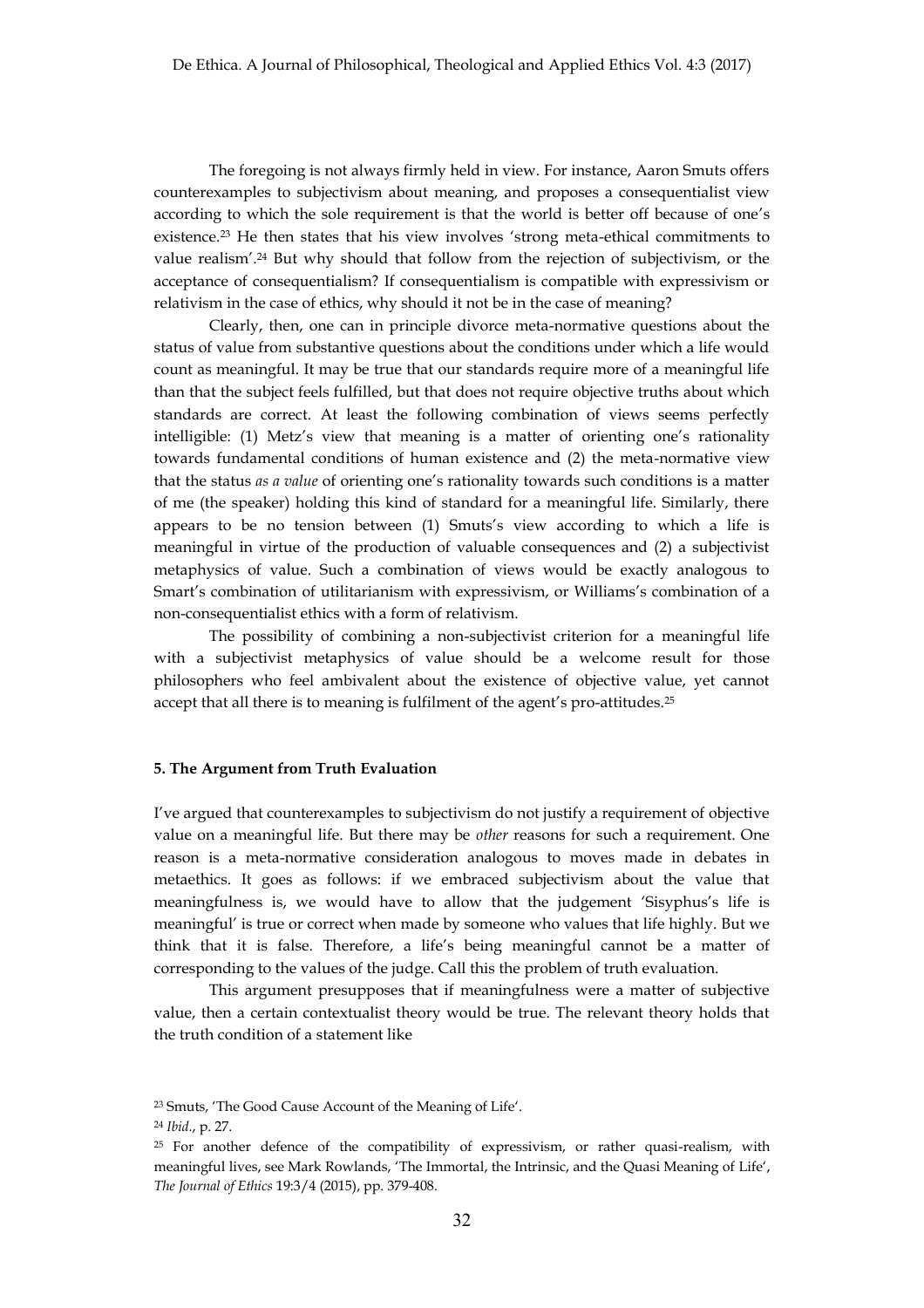#### (1) Sisyphus's life is meaningful

involves the standards for meaningfulness held by the speaker. If the speaker's standards rank Sisyphus's life sufficiently highly, then contextualism of this variety predicts that (1) is true, and the fact that we are not inclined to *call* it true is a problem for the theory.

There are two ways of responding. One is to offer contextualism-friendly explanations of our reluctance to call (1) true. For moral discourse, such explanations are attempted by Stephen Finlay and for judgements of personal taste and epistemic modals by Gunnar Björnsson and Alexander Almér. Finlay suggests (among other things) that our tendency to assess the truth of moral claims from our own perspective is explained by the assumption that others share our standards at least in relevant respects.26Björnsson and Almér offer a complex, yet plausible explanation of the insensitivity of assessments of judgements of personal taste to the responses of the speaker.27 I will sketch the most important aspect of their view.

Björnsson and Almér note that the naturalness of in sensitive assessments in various domains depends on what is of interest or at stake in the conversation, which need not always be the truth conditions of the proposition uttered by the speaker. Take the following exchange:

- (2) A: I wonder if the keys are in the car.
- (3) B: No, Beth has them in her pocket.<sup>28</sup>

Clearly,  $(3)$  is not the negation of the proposition expressed by A in  $(2)$ . Its naturalness is explained by the fact that what is at stake is the location of the keys. Björnsson and Almér suggest that a similar mechanism could explain the naturalness of exchanges like the following:

- (4) A: These fish sticks are delicious!
- (5) B: No, they are disgusting.

(5) might be natural as a response to (4) for similar reasons as (3) is a natural response to (2), even if the proposition expressed by A's utterance in (4) is really about the relation of fish sticks to A's standards, or has truth conditions involving those standards: of interest in this conversation is a comparison of taste, not the truth value of the proposition uttered by A.

When we apply this to discourse about meaningful lives, we can explain why we may not be inclined to call (1) true, even if its truth conditions involve the standards for

<sup>26</sup> Stephen Finlay, 'The Error in the Error Theory', *Australasian Journal of Philosophy* 86:3 (2008), pp. 347-369.

<sup>27</sup> Gunnar Björnsson and Alexander Almér, 'The Pragmatics of Insensitive Assessments. Understanding the Relativity of Assessments of Personal Taste, Epistemic Modals, and More', *The Baltic International Yearbook of Cognition, Logic and Communication* 6 (2011), pp. 1–45.

<sup>28</sup> The example is from Björnsson and Almer, 'The Pragmatics of Insensitive Assessments. Understanding the Relativity of Assessments of Personal Taste, Epistemic Modals, and More', p. 22.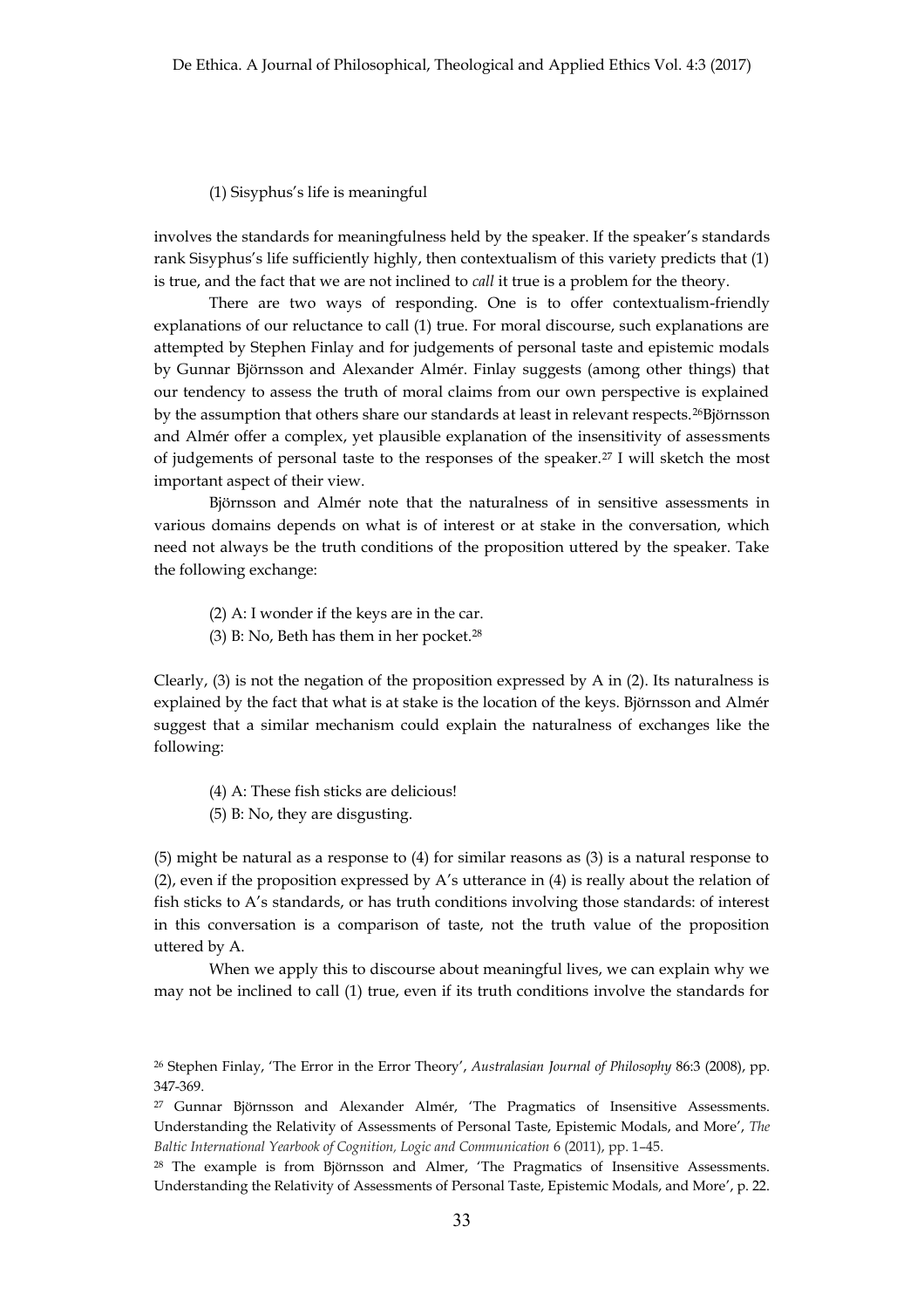meaningful lives held by the speaker: what is at stake in the conversation is a comparison of values.

Even if the foregoing fails, there is a more powerful response to the problem of truth evaluation. It is that a subjectivist metaphysics of value does not entail (this or any kind of) contextualism about the semantics of value discourse in the first place. Perhaps discourse about value is expressive, as opposed to descriptive, of our standards.29 Or perhaps a sophisticated kind of relativism works, such as John MacFarlane's.30 According to MacFarlane's relativism, the truth of statements about value depends on the standards of an *assessor* of the proposition expressed, even though such propositions are not *about*  anyone's standards (including the standards of the speaker). Expressivism and MacFarlane-style relativism both predict that we would reject Sisyphus's life as meaningful - and assess (1) as false - even though there are no objective facts about value.

So the argument that subjectivism about value entails that apparently false statements are in fact true does not support the view that meaning requires objective value. For (1), subjectivism does not entail that in the first place, and (2), there may be explanations of our reluctance to consider such statements true that do not involve commitments to objective value.

# **6. Wolf's Endoxa**

Susan Wolf uses what she calls the 'endoxic method' to defend her hybrid view about meaning in life.31 This method is essentially that of synthesizing the various elements involved in thought about meaning.32 Wolf believes that two important strands are, first, that finding meaning in life is a matter of finding something you care about, or love, yourself, as opposed to something that's merely expected or required by others. Subjectivists give pride of place to this consideration (sometimes called "the passion requirement"). A second important strand is the idea that a meaningful life requires involvement with something "larger than oneself".33 The idea here is that a meaningful life is not just a matter of doing things *you* like or that are good for you, but also something that is valuable from a more objective standpoint:

When we consider what deep human interests or needs a meaningful life *distinctively* answers to ... the objective aspect of such a life needs to be stressed. Our interest in living a meaningful life is not an interest in a life *feeling* a certain way; it is an interest that it *be* a certain way, specifically, that it be one that can be appropriately

<sup>33</sup> Wolf, *Meaning in Life and Why it Matters*, p. 18.

<sup>29</sup> Blackburn, *Ruling Passions*; Gibbard, *Thinking How to Live*; Michael Ridge, *Impassioned Belief*  (Oxford: Oxford University Press, 2014).

<sup>30</sup> MacFarlane, *Assessment Sensitivity*. *Relative Truth and Its Applications*.

<sup>31</sup> Wolf, *Meaning in Life and Why it Matters*.

<sup>&</sup>lt;sup>32</sup> Though not in a sense which requires that whatever is commonly thought about meaning is infallible. The "endoxa" are starting points for thinking about meaning, or desiderata that matter for an assessment of a view. What this means, I think, is that the endoxic method is that of seeking reflective equilibrium.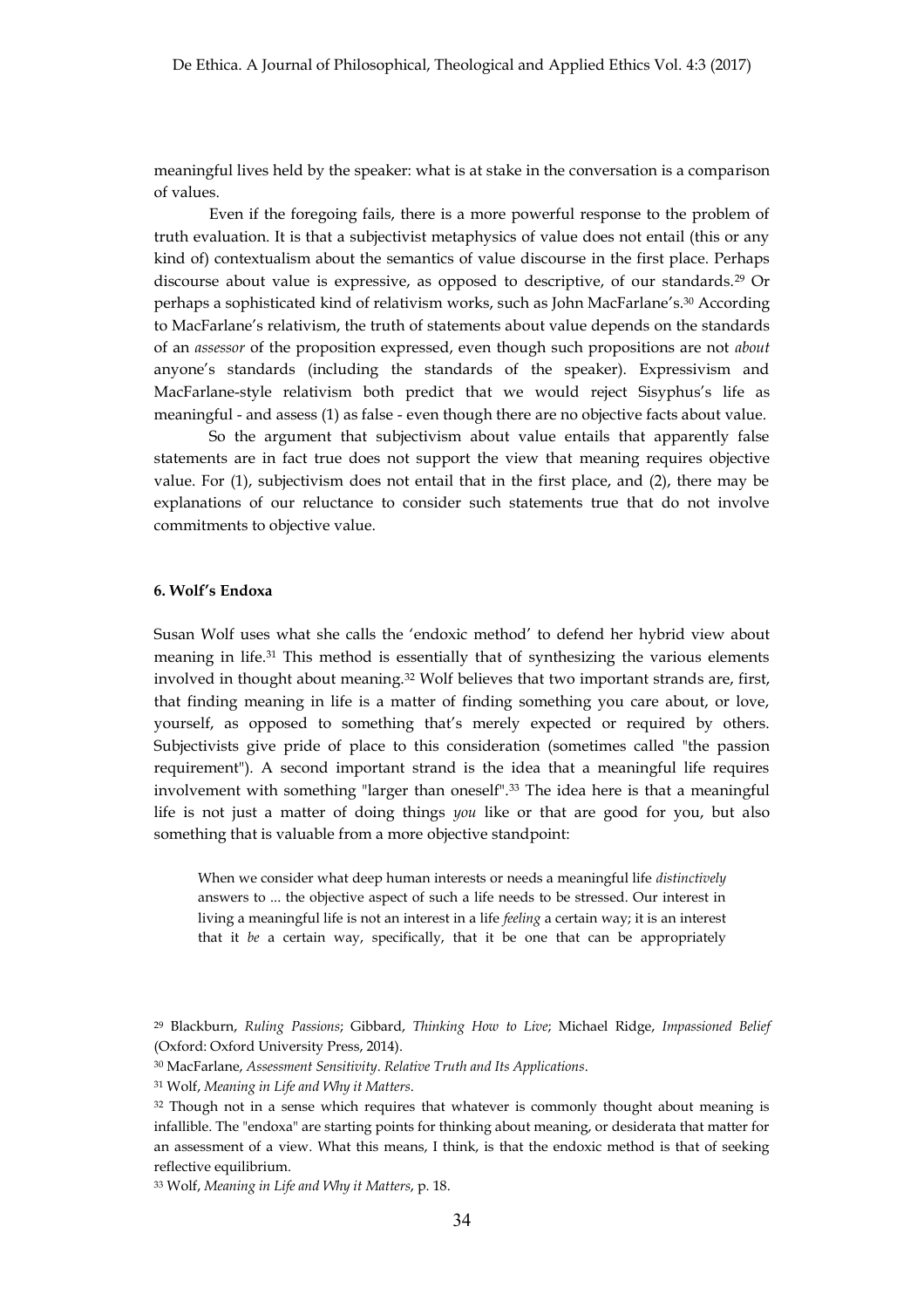appreciated, admired, or valued by others, that it be a life that contributes to or realizes or connects in some positive way with independent value.34

Wolf thinks that longing for meaning is longing for more than subjective satisfaction. One also wants to contribute to something of more than merely personal value. The question is whether this requires objectivity in any very strong sense. Part of Wolf's view is that a life that is 'totally egocentric, devoted solely toward the subject's own survival and welfare' is not meaningful.<sup>35</sup> This is of course compatible with a subjectivist metaphysics of non-egocentric value.

But Wolf also thinks that the desire to contribute to something larger than oneself requires metaphysical objectivity:

in order for one's activities or projects to contribute to the meaningfulness of one's life, not only must the locus or recipient of value lie partly outside of oneself, the standard of judgment for determining value must be partly independent, too.36

One of her main reasons for this claim appears to be that one can be mistaken about the meaningfulness of one's projects. First, she notices that a person can be mistaken from a third-person point of view, as when Sisyphus feels fulfilled by rolling his rock up the hill forever:

Sisyphus Fulfilled [was] meant to suggest the conceivability of a person finding an activity fulfilling that we might find inadequate for meaning from a third-person perspective. Insofar as (this version of) Sisyphus thinks his life is meaningful, he is mistaken, finding something in stone-rolling that isn't really there.37

This phenomenon is still compatible with a subjectivist metaphysics of value, as I've argued in the previous section: we can legitimately consider Sisyphus's life as meaningless, even if there are no objective values. But Wolf also notices that one's own standards can seem mistaken:

The judgment that what seemed worthwhile wasn't really so may be made by the person himself, looking back on a past phase of his existence. One might even 'wake up' more or less suddenly to the realization that an activity one has been pursuing with enthusiasm is shallow or empty.38

Does this require objective values? Notice that one's former standards may be mistaken as considered from one's current ones. So the phenomenon can still be explained without

<sup>37</sup> Wolf, *Meaning in Life and Why it Matters*, p. 43. <sup>38</sup> *Ibid.*, p. 44.

<sup>34</sup> *Ibid.*, p. 32.

<sup>35</sup> *Ibid.*, p. 41.

<sup>36</sup> *Ibid.*, p. 43. Notice that Wolf requires that the values that *make* one's life meaningful are objective, not (primarily) that meaningfulness is itself an objective value. But it seems strange to say that although the values on which meaning supervenes have to be objective, meaning is itself a subjective value. So Wolf is most naturally interpreted as holding the view that both meaning and the values on which meaning supervenes are objective.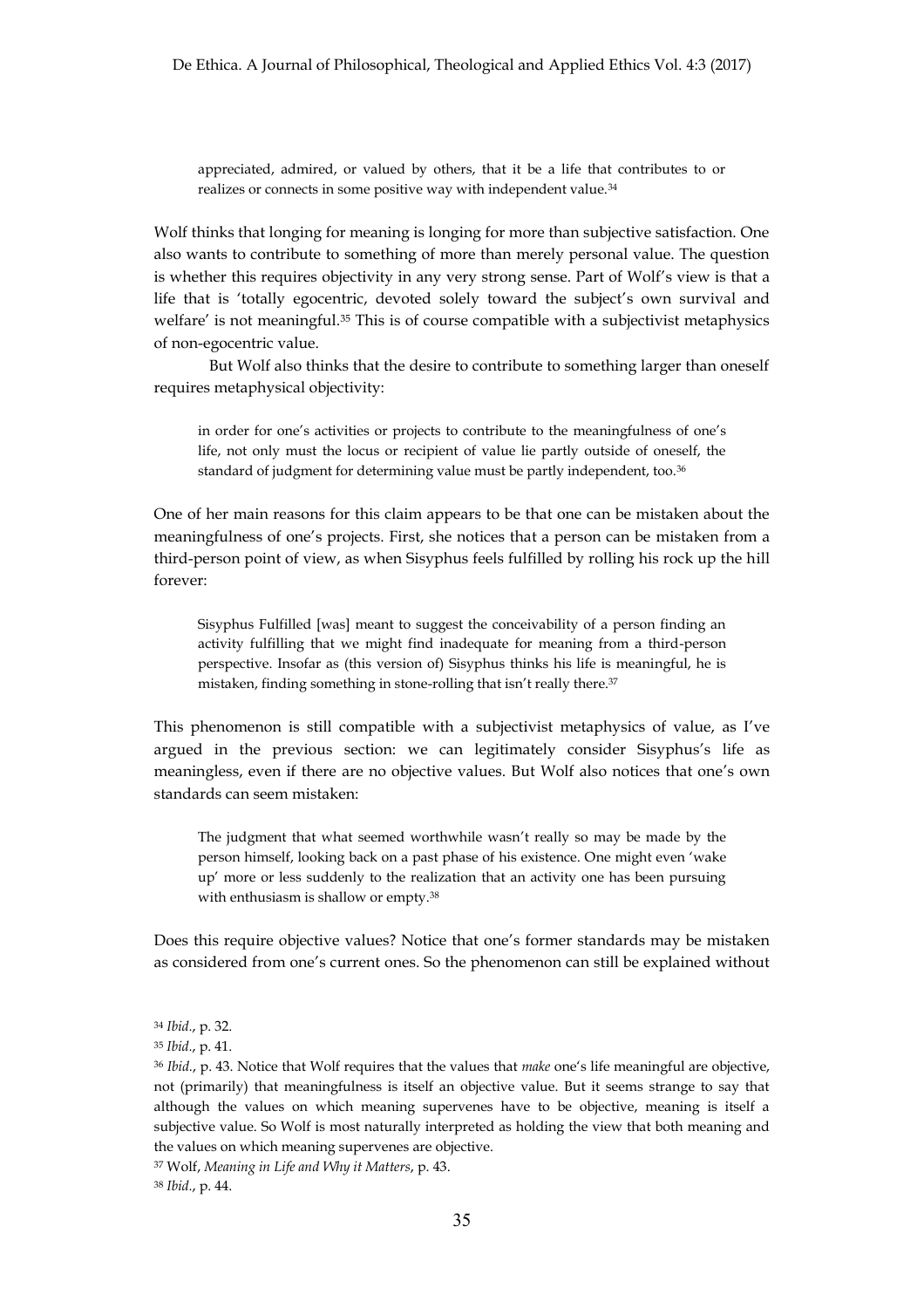appeal to objective values. But Wolf clearly thinks that this is insufficient. She believes that our desire to contribute to something larger than oneself is best understood in terms of relating to objective value.

If that is right, then it won't help to go quasi-realist, and insist that there is some interpretation of the language of objectivity as a matter of first-order normative discourse, as Blackburn does in *Ruling Passions*. The point is that the right metaphysical story about the nature of value should involve something over and above human tendencies to care about and value things.

Although I have no knock-down arguments against Wolf's position, the judgement that a requirement of objective value is part of the best systematization of our thought about meaning can be doubted. There are at least four sources of tension between such a requirement and aspects of our thought about meaning. Bringing these out will help to see the advantages of a view that does not require objective values. I will discuss the first three sources in this section, and the fourth one in the next.

The first source of tension is the fact that we are strongly inclined to consider some lives as meaningful, like those of Charles Darwin, Albert Einstein, Philippa Foot and Bridget Riley. Thaddeus Metz even takes some of these as paradigms of meaningfulness, part of what determines our grip on the concept of meaning itself. So there is some pressure to preserve these judgements. But if objective values were required for meaning, then there is a serious chance that all lives were in fact meaningless. Wolf herself considers various options concerning the metaphysics of objective value and finds all of them wanting. According to her, a plausible metaphysics for objective values is "an unsolved problem in philosophy". <sup>39</sup> In my view, this problem is unsolvable because there *are* no objective values. But does this make us significantly inclined to say that the lives of Darwin, Einstein, Foot and Riley were meaningless?

The second source of tension is that objectivity sometimes doesn't seem to make a difference. Imagine a world inhabited by just one person. Imagine that she discovers important truths about the universe. Her discoveries are a great source of satisfaction to her, but no one else will ever learn about them. Are we supposed to think it makes a difference to the meaningfulness of her life whether acquiring knowledge is objectively valuable? That is not clear to me. I do think that her life would become more meaningful the more her discoveries were shared with others. But that doesn't tell us anything about the nature of value. One can perfectly well hold the normative view that a life is more meaningful the more one's achievements are shared with others, and combine this with a non-objectivist metaphysics of value.

The third source of tension relates to our interest in God with respect to questions about the meaning of life. One reason why God may seem important to the meaning of our lives is that people want to matter *to* someone, which in turn may reflect a lack of interest in values that are no one's, or matters of abstract, soulless fact. We may find it more important to matter *to* someone, than that our mattering is independent of perspectives. Similarly, we may care more that our activities are acknowledged as valuable by others, than that the nature of their valuableness is a matter of objective fact.

<sup>39</sup> Wolf, *Meaning in Life and Why it Matters*, p. 47.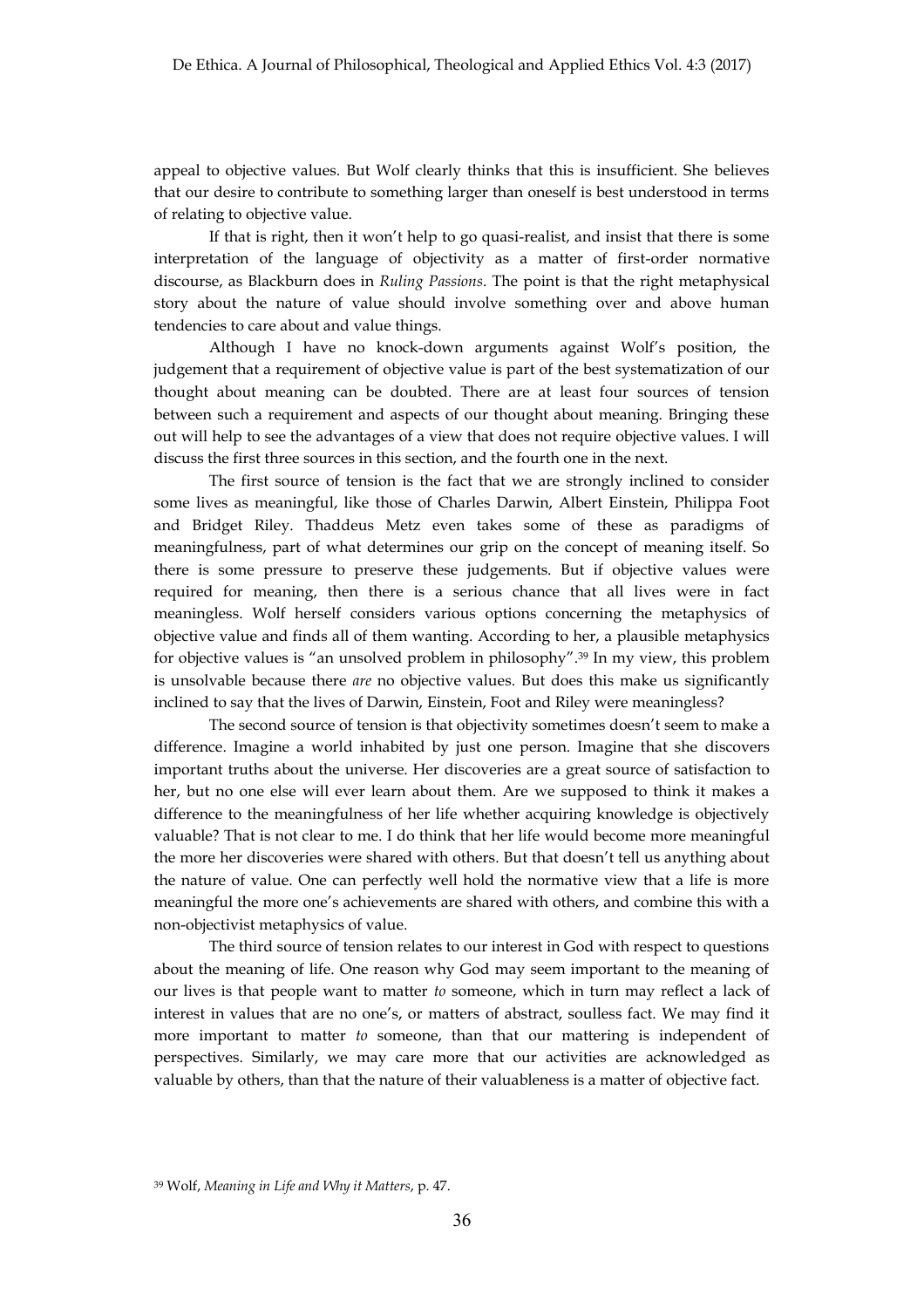Thomas Nagel's observations about the role of value in answering questions about the meaning of life also suggest that what matters is not primarily the status of the values we promote, but their relation to our own perspectives:

Those seeking to supply their lives with meaning usually envision a role or function in something larger than themselves. They therefore seek fulfillment in service to society, the state, the revolution, the progress of history, the advance of science, or religion and the glory of God.

But a role in some larger enterprise cannot confer significance unless that enterprise is itself significant. And its significance must come back to what we can understand, or it will not even appear to give us what we are seeking. If we learned that we were being raised to provide food for other creatures fond of human flesh, who planned to turn us into cutlets before we got too stringy - even if we learned that the human race had been developed by animal breeders precisely for this purpose - that would still not give our lives meaning, for two reasons. First, we would still be in the dark as to the significance of the lives of those other beings; second, although we might acknowledge that this culinary role would make our lives meaningful to them, it is not clear how it would make them meaningful to us.40

Nagel's observations indicate that any purpose our lives might have must be recognizable by us as valuable in order to have a chance of answering concerns about the meaning of our lives. They suggest a kind of priority that the content of our values has over their status, in the sense that *if* what is objectively valuable turned out to be wildly at variance with anything we might consider important, *then* we could not be persuaded of life's meaning.

The foregoing does not *prove* that the status of the values that confer meaning onto our lives does not matter as well. All that it strictly shows is that objectivity by itself is not enough, and that the content of the values matters too (they must be appropriately related to our own concerns). This is one reason why I claimed to lack knock-down arguments against a requirement of objective value.

My fourth and final reason to doubt that a requirement of objective value is clearly part of the best systematization of thought about meaning has to do with beauty. It deserves a separate section.

## **7. The Subjectivity of Beauty**

Many people who think that lives can be meaningful think they can be meaningful in virtue of the creation of or engagement with beauty. But beauty is not plausibly objective, as I will argue below. If so, then at least some values that can make a life meaningful don't have to be objective. That places a burden on objectivists to explain why it should matter for others.

Something like the foregoing consideration is used by Thaddeus Metz to argue against an overly robust requirement of objectivity.<sup>41</sup> He points out that some lives

<sup>40</sup> Thomas Nagel, 'The Absurd', *The Journal of Philosophy* 68:20 (1971), pp. 716-727, at pp. 720-721. <sup>41</sup> Metz, *Meaning in Life*, chapter 5.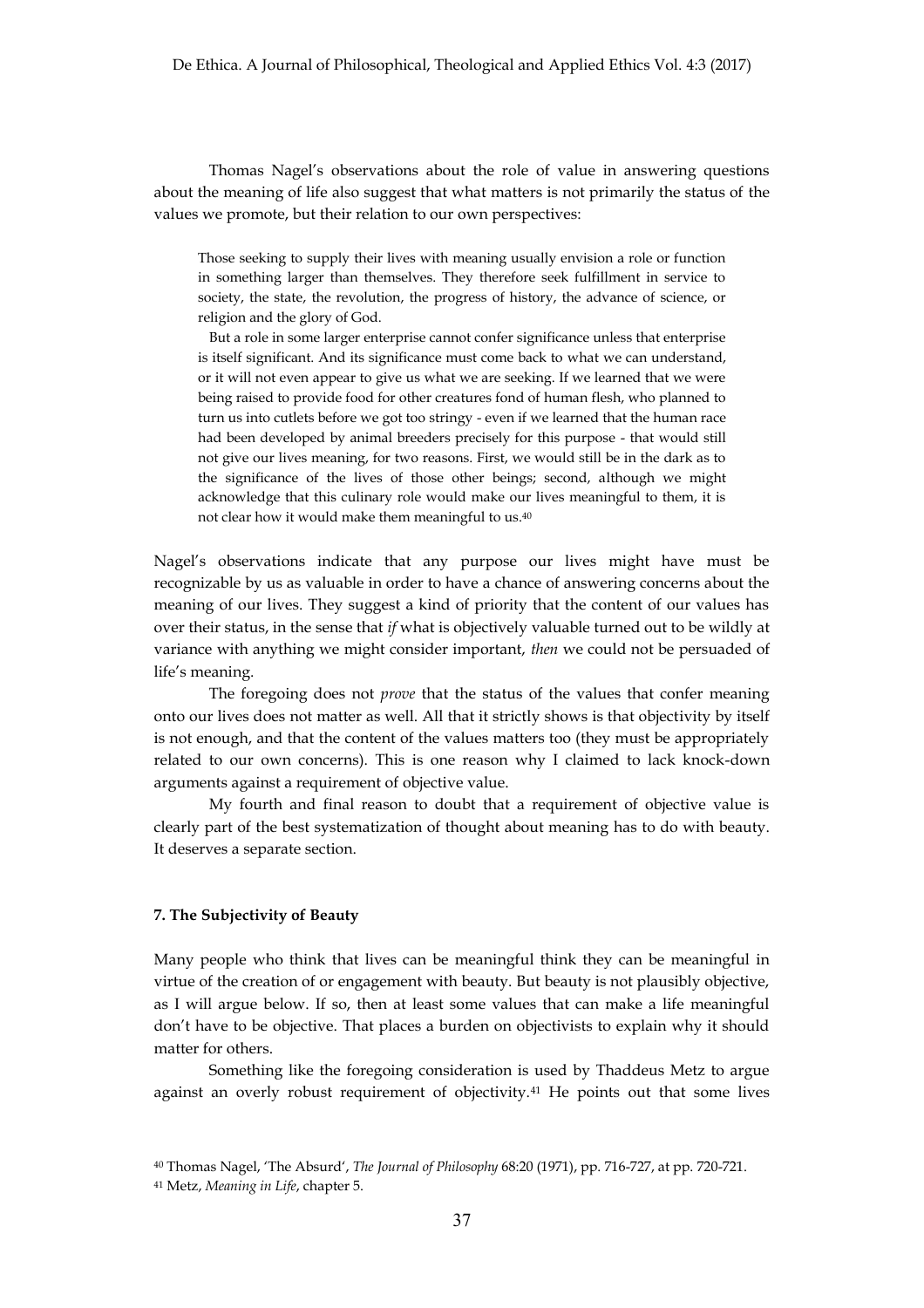devoted to art seem very meaningful, and beauty plays at least an important role in art. However, it is not plausible that what is beautiful or not is independent of human beings. For this reason, Metz thinks a kind of naturalism about beauty should suffice. According to the form he favours, beauty is identical to a natural property in virtue of a baptism that fixes the reference of the term for all subsequent (human) users.

Metz believes this view, often associated with Cornell realism, imbues beauty (and morality) with enough objectivity and universality to avoid a charge of arbitrariness: the charge that whether lives are meaningful is just a matter of what anyone happens to like or accept. At the same time, it does not require the existence of either supernatural or non-natural entities. Metz believes that the existence of the latter is more uncertain than that some lives were meaningful, to the point where he claims to know the latter, but not the former. Since he cannot consistently claim to know

(6) that some lives were meaningful

and

(7) that meaningfulness requires supernatural or non-natural entities,

but not to know

(8) that supernatural or non-natural entities exist,

he opts for a form of naturalism instead. Metz presumably does this because naturalists have few controversial elements in their ontology (even if it is controversial whether those elements comprise everything that exists).

However, it would be a mistake to think that uncontroversial building blocks suffice to make his claim to knowledge of (6) of comparable certainty as his naturalist theory of value. Cornell realism may itself be more uncertain than that some lives were meaningful. In fact, I think that it is false. And even if it were true, it would fail to secure the universality of beauty. A plausible, naturalism-friendly metaphysics and semantics of beauty is much more subjective than Metz allows. If so, and if we think that some lives are meaningful in virtue of the creation of beauty, we cannot be objectivists about all values that confer meaning on our lives. This is significant because it raises an explanatory challenge: why would any values have to be objective if some do not?

In what follows, I will first argue that the most plausible version of Cornell realism fails to distinguish itself from relativism. Then, I will give a reason to think that no objectivist account of beauty, including Cornell realism, could be right.

More plausible versions of Cornell realism say that the reference of value terms, like 'beautiful', is determined by a causal process: 'beautiful' refers to whatever is appropriately causally responsible for tokenings of the concept of beauty. (The reason for this is that one does not want to be stuck referring to whatever it is that cavemen dubbed 'beautiful' throughout the centuries.) Now, quite obviously, people find different things beautiful. This means that different features tend to cause their respective tokenings of the concept of beauty. In order to avoid rampant talking-past-one-another, the Cornell realist needs to identify the property of being beautiful not with whatever properties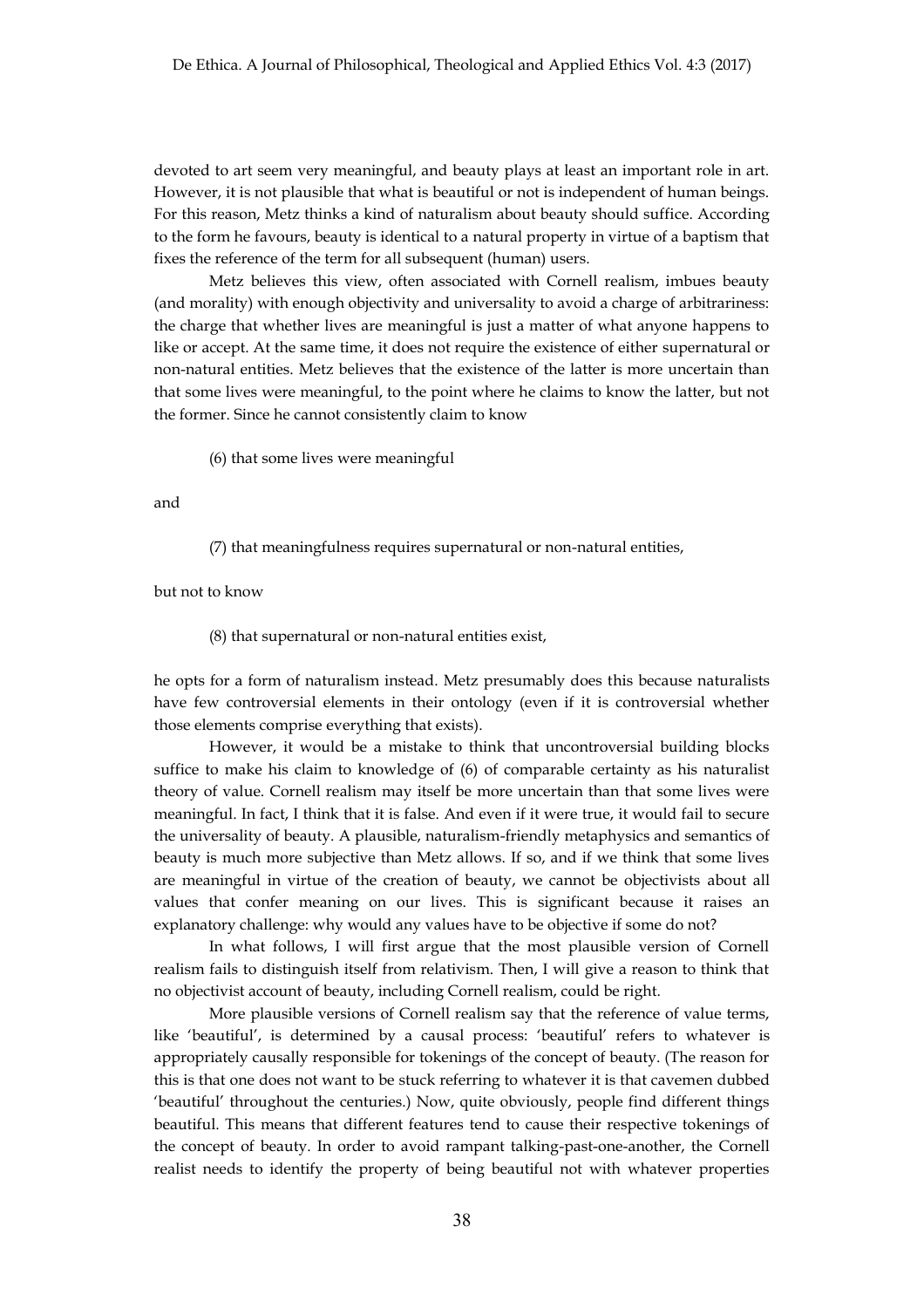(tend to) cause a favourable response in the speaker, but with the dispositional property of being such as to (have a tendency to) cause a favourable response (I will leave out the qualification about the tendency henceforth). This allows the reference of 'beauty' to be the same property, even when the term is used by people with very different tastes. Both could then refer to the same property of being such as to cause a favourable response.

However, if people do have different tastes, then it is possible for two speakers to make opposing claims about the beauty of an object. Speaker 1 might say that it is beautiful, while speaker 2 might say that it is not. Furthermore, their respective judgements may be stable upon further encounters and reflection. I think it is reasonable to assume that one and the same object cannot both have the property of being such as to cause a favourable response, and simultaneously lack that very same property. What this suggests is that the first and second speaker's tokenings of their concept of beauty is causally regulated by different properties. Plausibly, speaker 1's tokenings are regulated by the property of being such as to cause a favourable response in people like speaker 1, and speaker 2's tokenings are regulated by the property of being such as to cause a favourable response in people like speaker 2. But if so, then this non-reductive naturalist view of beauty cannot guarantee its universality.42

Of course, there is still a sense in which such a view *can* guarantee that beauty is universal. You might say that speaker 1 and speaker 2 are using different concepts (beauty<sub>1</sub> and beauty<sub>2</sub>), and that it is universally and necessarily true that beauty<sub>1</sub> is identical to the property of being such as to cause a favourable response in people that resemble speaker 1, and universally and necessarily true that beauty<sub>2</sub> is identical to the property of being such as to cause a favourable response in people that resemble speaker 2. Anyone who uses the concept of beauty<sub>1</sub> would be mistaken in ascribing it to anything that isn't such as to cause a favourable response in people that resemble speaker 1.

However, this is small comfort to the Cornell realist, as it gives the view no discernible advantage over indexical contextualism. An indexical contextualist says that value claims are really claims about the relation in which objects stand to certain standards. In the case of ordinary claims about beauty, the standards are plausibly determined by dispositions of the speaker. So if speaker 1 says:

(9) Bach's music is beautiful

then she expresses the proposition that Bach's music ranks highly in relation to speaker 1's standards. If speaker 2 says:

## (10) Bach's music is awful

then she expresses the proposition that Bach's music ranks lowly in relation to speaker 2's standards. This is a form of subjectivism about beauty. However, the indexical contextualist could make the same move as I just canvassed for the Cornell realist. She could say that speaker 1 and speaker 2 are using different concepts, beauty<sub>1</sub> and beauty<sub>2</sub>. Anyone who uses the concept expressed by speaker 1 would be wrong to say that Bach is

<sup>42</sup> It is not very plausible that this result can be avoided by appeal to referential intentions in speaker 2 to refer to whatever it is that speaker 1's use of the concept is regulated by.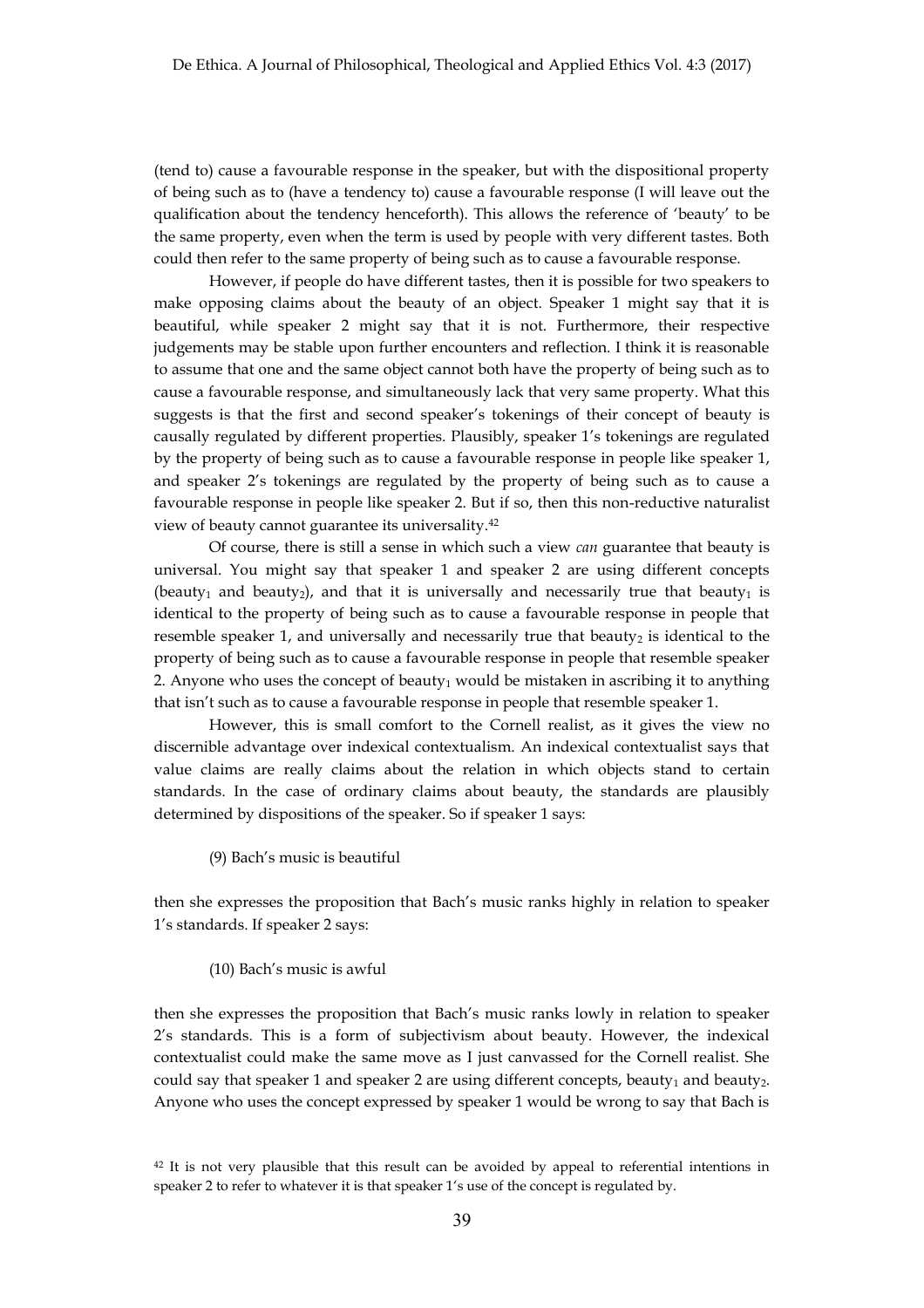awful. I doubt that anyone would take this to mean that contextualism is after all a kind of objectivism about value.

You might think that Cornell realism at least allows metaphysically necessary property identities, even if many different people refer to different properties with their use of 'beautiful'. However, the indexical contextualist can appeal to even stronger forms of necessity. She can say that the property of being beautiful<sub>1</sub> is – as matter of *conceptual* necessity – identical to the property of ranking highly on the standards held by people similar to speaker 1.

So I doubt that Cornell realism fares any better with respect to beauty than indexical contextualist accounts. That by itself does not establish that there is no plausible, objectivist account of beauty available. But there is a good reason to think that no (overly) objectivist account could work.

Many aestheticians accept a principle along the following lines: one cannot sincerely call an object beautiful unless one has had a positive response to it oneself.43 I think this principle is plausible only for judgements of beauty based on an encounter with the object (as opposed to testimony), $44$  but even that makes trouble for objectivist theories of beauty. For suppose the word 'beauty' refers to a natural or non-natural property that is objective in the sense of not being instantiated in virtue of the production of a positive response in the speaker. That makes it very hard to see why it should be a requirement on sincere, non-testimony based judgements of beauty that the object elicits a positive response in the judge.

One might try to explain the requirement by saying that the property of being beautiful is the property of being such as to cause a favourable response in *any* human being, including oneself. That would give it universality, and explain why it is odd to call an object beautiful prior to having reason to believe it would produce a positive response in oneself (which we ordinarily find out by actually experiencing such a response). However, the suggestion makes it hard to see why anyone would feel comfortable making judgements about beauty without first acquiring evidence about the object's effect on other people's, and threatens to condemn all - or at least most - , judgements about beauty to falsehood. For there are very few things that all human beings *necessarily*  find beautiful.

So, objectivist accounts have a hard time explaining the sincerity condition on statements about beauty. What this suggests is that the most plausible accounts of beauty are subjectivist. If a meaningful life really did require engagement with objective values, then we should have a strong tendency to consider lives devoted to art as meaningless. But I don't think that we have that in the slightest.

If one did want to hold on to the need for objective values, the best route would be to push the idea that even though what is beautiful and ugly is subjective, it is

<sup>43</sup> This principle derives from Immanuel Kant, *Critique of Judgement*, translated by James Meredith (Oxford: Clarendon Press, 1951), §33. It is sometimes referred to as the principle of the autonomy of aesthetic judgement (e.g. Cain Todd, 'Quasi-Realism, Acquaintance, and the Normative Claims of Aesthetic Judgement', *British Journal of Aesthetics* 44:3 (2004), pp. 277-296, at p. 278). The principle of autonomy should not be confused with the Acquaintance Principle, critically discussed by Malcom Budd, 'The Acquaintance Principle', *British Journal of Aesthetics* 43:4 (2003), pp. 386-392. <sup>44</sup> An encounter can be either direct or mediated by a reproduction.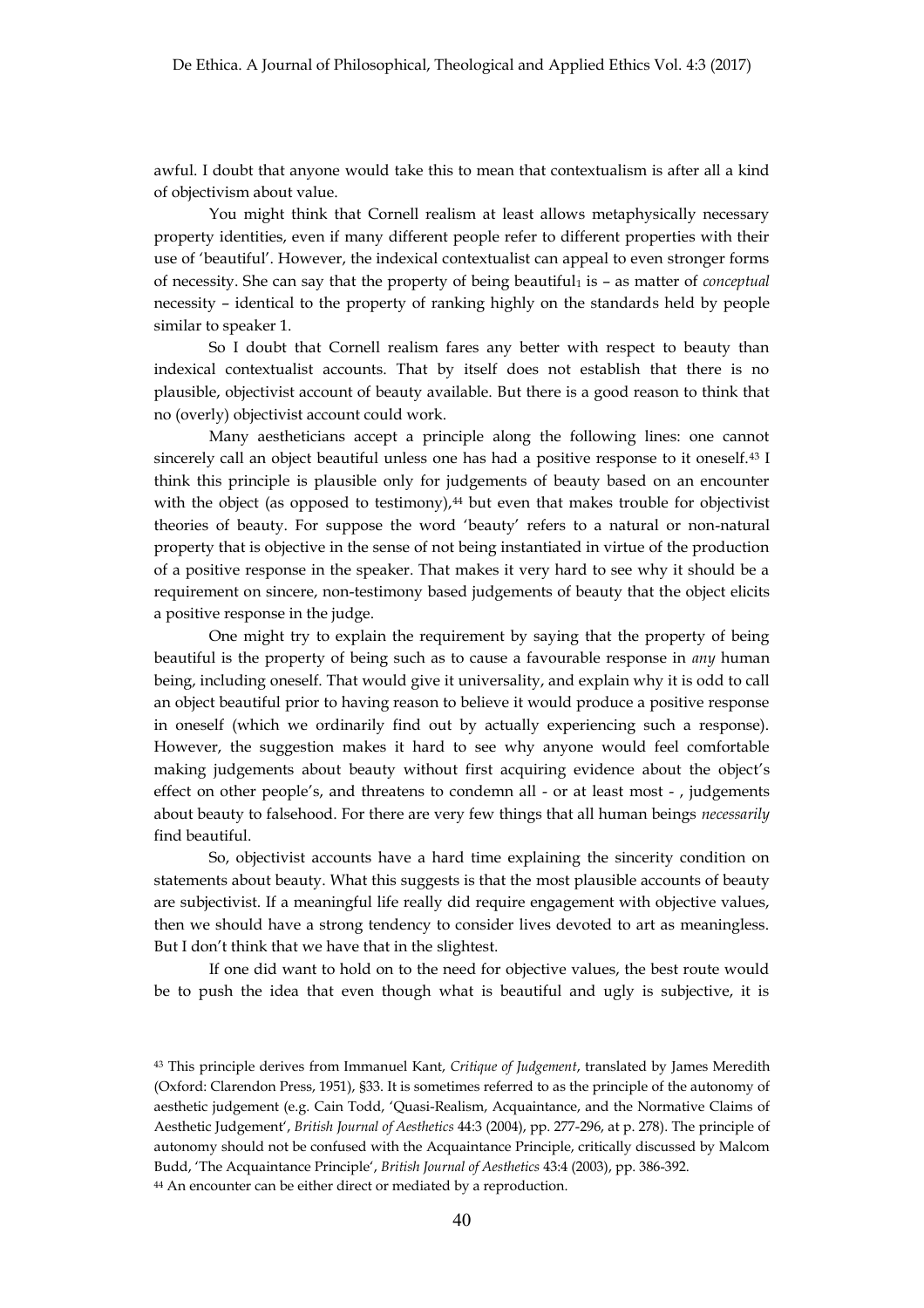objectively valuable to produce *experiences* of beauty. That would be like saying that although what is pleasant and unpleasant is subjective, it is objectively valuable to produce pleasant experiences. But this has problematic implications. It would make it hard to justify according more meaning to the life of someone who devotes their life to promoting Bach than to the life of someone who devotes their life to promoting James Last. The latter life may, after all, induce a lot more experiences of beauty. Notice that such differential rankings are unproblematic once you separate normative questions about what makes a life meaningful from metaphysical questions about the status of value: one can simply hold a standard that ranks Bach more highly, even if the quality or beauty of his music is ultimately a matter of subjective fact.

# **Conclusion**

Many philosophers think that subjectivism about meaning in life is false. According to this view, a life is meaningful (roughly) in virtue of satisfying the subject's desires. The most common objection against it is the implication that lives devoted to trivial or immoral tasks can be highly meaningful. Some philosophers conclude that a meaningful life requires objective value: value that exists independently of contingent concerns of human beings, and should not be understood along expressivist lines. I have argued that this is a mistake: one can coherently accept both that lives are meaningful in virtue of more than desire satisfaction and that value is metaphysically subjective. Coherence is maintained so long as one considers the question what constitutes a meaningful life as a normative question, and the question about the nature of value as a metanormative concern.

I have considered two reasons for thinking that meaningfulness requires objective value after all: one is that we don't assess other people's statements about what constitutes a meaningful life as true so long as they conform to the standards *of those people*. I've argued that metaphysically subjectivist accounts of value need not predict this behaviour in the first place, or may explain it satisfactorily. The other reason was Wolf's claim that part of the content of our desire for meaning is to contribute to something larger than oneself. Wolf thinks this is best interpreted as a desire to contribute to something of objective value. I have argued that there are at least four reasons to be sceptical of this: (1) our judgements that some lives were meaningful may survive the discovery that objective values don't exist. (2) We don't always seem to think that the objectivity of value enhances the meaning of imaginary lives. (3) Even objective values cannot answer questions about meaning unless they resonate with us. (4) Part of the paradigms of meaningful lives are lives devoted to beauty, but the best metaphysics of beauty is probably subjectivist. If some subjective values can confer meaning onto people's lives, then why would others have to be objective?

If it is more plausible that some lives are meaningful than that objective values exist, it is best to see the debate about meaningfulness as a normative issue. For that allows us to be neutral about the nature of value. However, even a subjectivist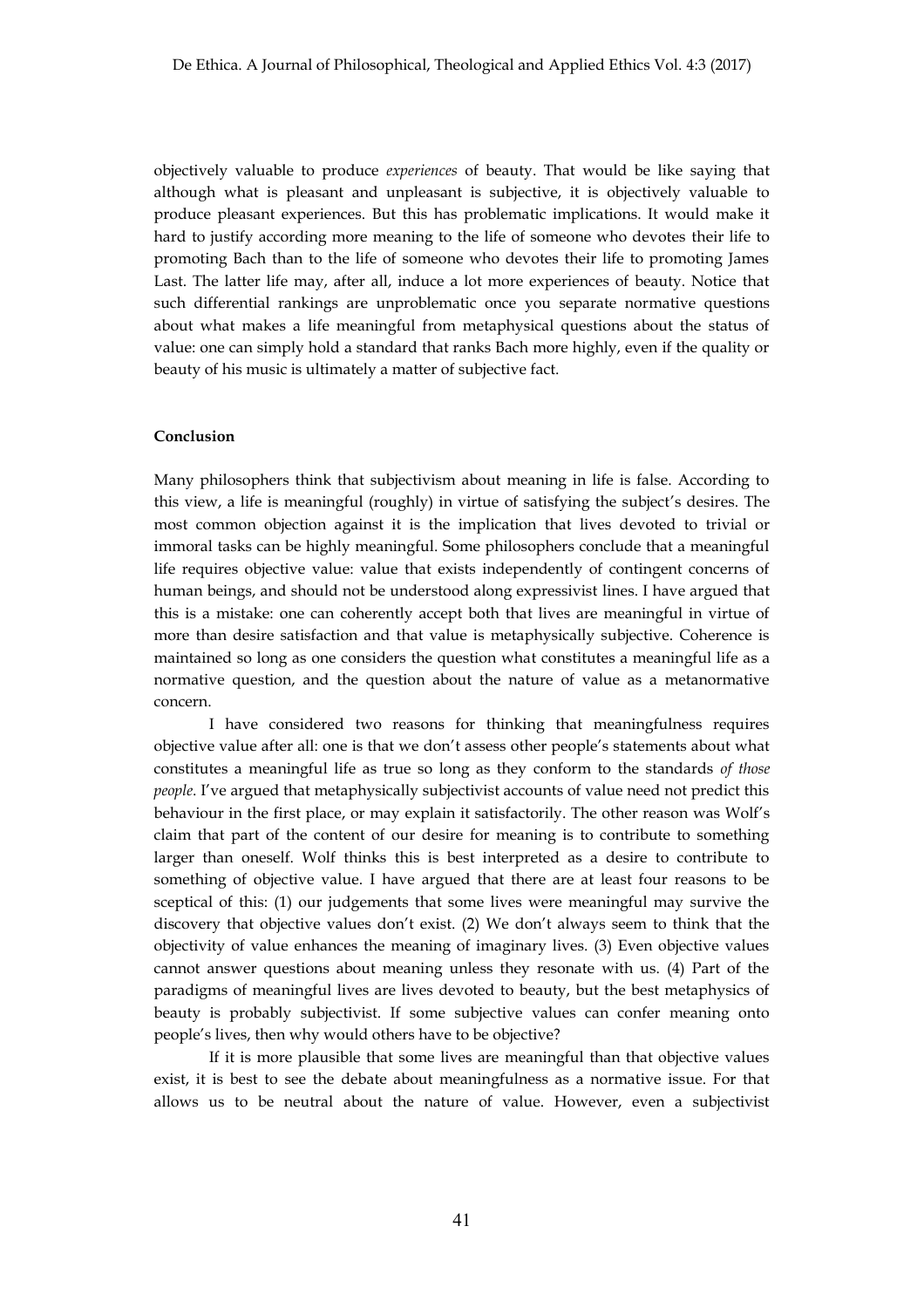metaphysics of value does not force us to be subjectivists about the meaning of life. I hope to have shown at least this.45

> Daan Evers, University of Groningen h.w.a.evers@rug.nl

## **Bibliography**

- Björnsson, Gunnar, and Alexander Almér. 'The Pragmatics of Insensitive Assessments. Understanding the Relativity of Assessments of Personal Taste, Epistemic Modals, and More', *The Baltic International Yearbook of Cognition, Logic and Communication* 6 (2011), pp. 1–45.
- Blackburn, Simon. *Ruling Passions*. Oxford: Clarendon Press, 1998.
- Bramble, Ben. 'Consequentialism about Meaning in Life', *Utilitas* 27:4 (2015), pp. 445-459.
- Brogaard, Berit, and Barry Smith. 'On Luck, Responsibility and the Meaning of Life', *Philosophical Papers* 34:3 (2005), pp. 443-458.
- Budd, Malcolm. 'The Acquaintance Principle', *British Journal of Aesthetics* 43:4 (2003), pp. 386-392.
- Evers, Daan. 'Relativism and the Metaphysics of Value', unpublished.
- Finlay, Stephen. 'The Error in the Error Theory', *Australasian Journal of Philosophy* 86:3 (2008), pp. 347-369.
- Finlay, Stephen. *Confusion of Tongues. A Theory of Normative Language*. Oxford: Oxford University Press, 2014.
- Frankfurt, Harry. 'Reply to Susan Wolf', in *Contours of Agency: Essays on Themes from Harry Frankfurt*, edited by Sarah Buss, and Lee Overton. Cambridge, MA: MIT Press, Bradford Books, 2002, pp. 245-252.
- Gibbard, Allan. *Thinking How to Live*. Cambridge, MA: Harvard University Press, 2003.
- Kauppinen, Anti. 'Meaningfulness and Time', *Philosophy and Phenomenological Research* 84:2 (2012), pp. 345-377.
- Kant, Immanuel. *Critique of Judgement*. translated by James Meredith. Oxford: Clarendon Press, 1951.
- Luper, Steven. 'Life's Meaning', in *The Cambridge Companion to Life and Death*, edited by Steven Luper. Cambridge: Cambridge University Press, 2014, pp. 198-214.
- MacFarlane, John. *Assessment Sensitivity. Relative Truth and Its Applications*. Oxford: Oxford University Press, 2014.

Metz, Thaddeus. *Meaning in Life*. Oxford: Oxford University Press, 2013.

<sup>&</sup>lt;sup>45</sup> I would like to thank Frans Svensson for organizing and inviting me to a symposium on the meaning of life and objective values at the University of Umeå in November 2016. I would also like to thank him for helpful comments on the paper. The same goes for Thad Metz, Chris Woodard, Madeleine Hayenhjelm, two anonymous referees for *De Ethica* and the participants in the Grundlegung session at the University of Groningen, where a version of this paper was discussed.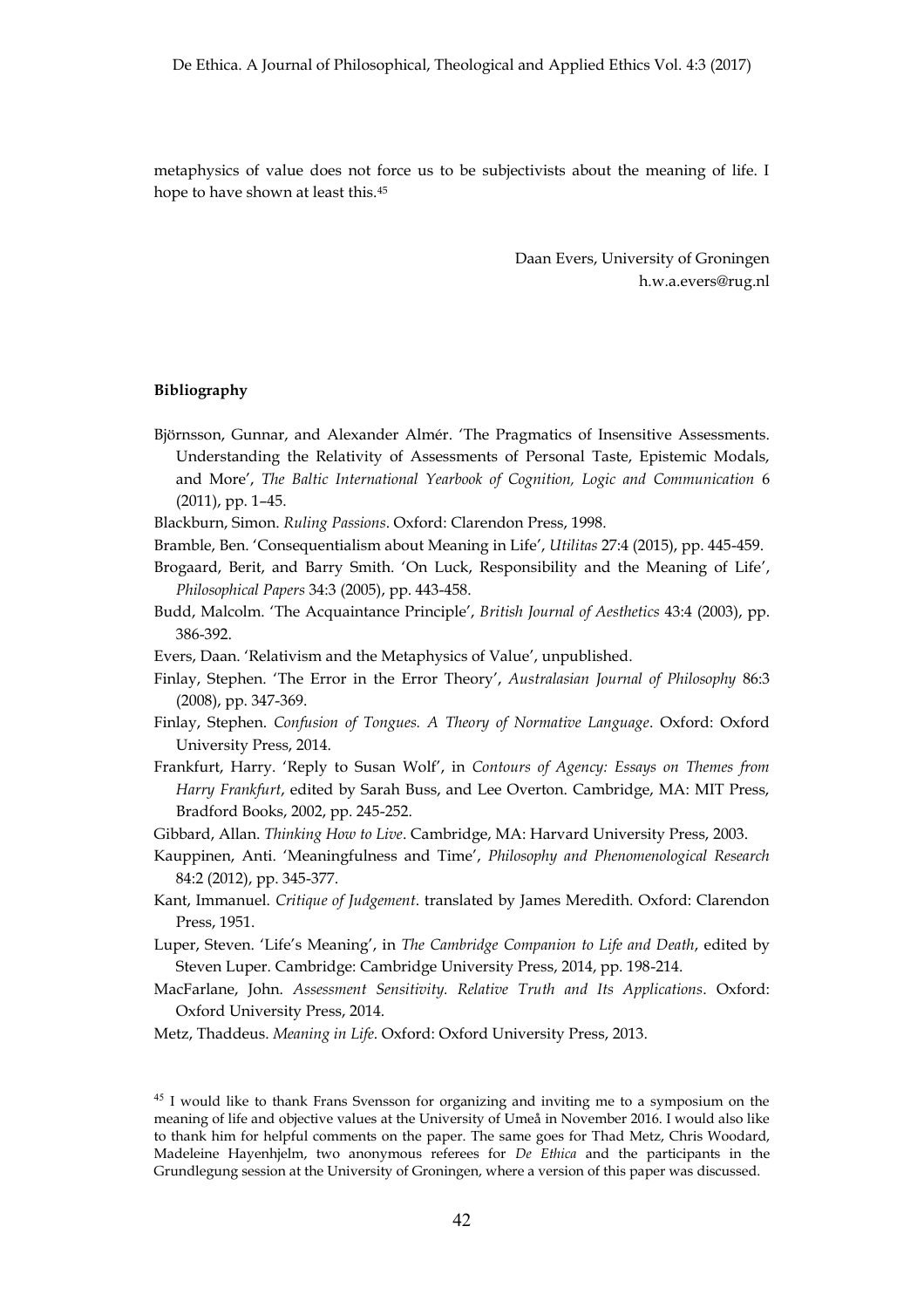Nagel, Thomas. 'The Absurd', *The Journal of Philosophy* 68:20 (1971), pp. 716-727.

- Ridge, Michael. *Impassioned Belief*. Oxford: Oxford University Press, 2014.
- Rowlands, Mark. 'The Immortal, the Intrinsic, and the Quasi Meaning of Life', *The Journal of Ethics* 19:3/4 (2015), pp. 379-408.
- Smart, John, and Bernard Williams. *Utilitarianism: For and Against*, Cambridge: Cambridge University Press, 1973.
- Smuts, Aaron. 'The Good Cause Account of the Meaning of Life', *The Southern Journal of Philosophy* 51:4 (2013), pp. 536-562.
- Street, Sharon. 'Constructivism about Reasons', in *Oxford Studies in Metaethics vol. 3*, edited by Russ Shafer-Landau. Oxford: Clarendon Press, 2008, pp. 207-245.
- Taylor, Richard. 'The Meaning of Life', in *The Meaning of Life: A Reader*, 3rd edition, edited by Elmer Klemke, and Stephen Cahn. New York: Oxford University Press, 2009, pp. 13-14.
- Todd, Cain. 'Quasi-Realism, Acquaintance, and the Normative Claims of Aesthetic Judgement', *British Journal of Aesthetics* 44:3 (2004), pp. 277-296.
- Williams, Bernard. 'Internal and External Reasons', in *Moral Luck. Philosophical Papers 1973-1980*. Cambridge: Cambridge University Press, 1981, pp. 101-113.
- Wolf, Susan. *Meaning in Life and Why it Matters*. Princeton: Princeton University Press, 2010.